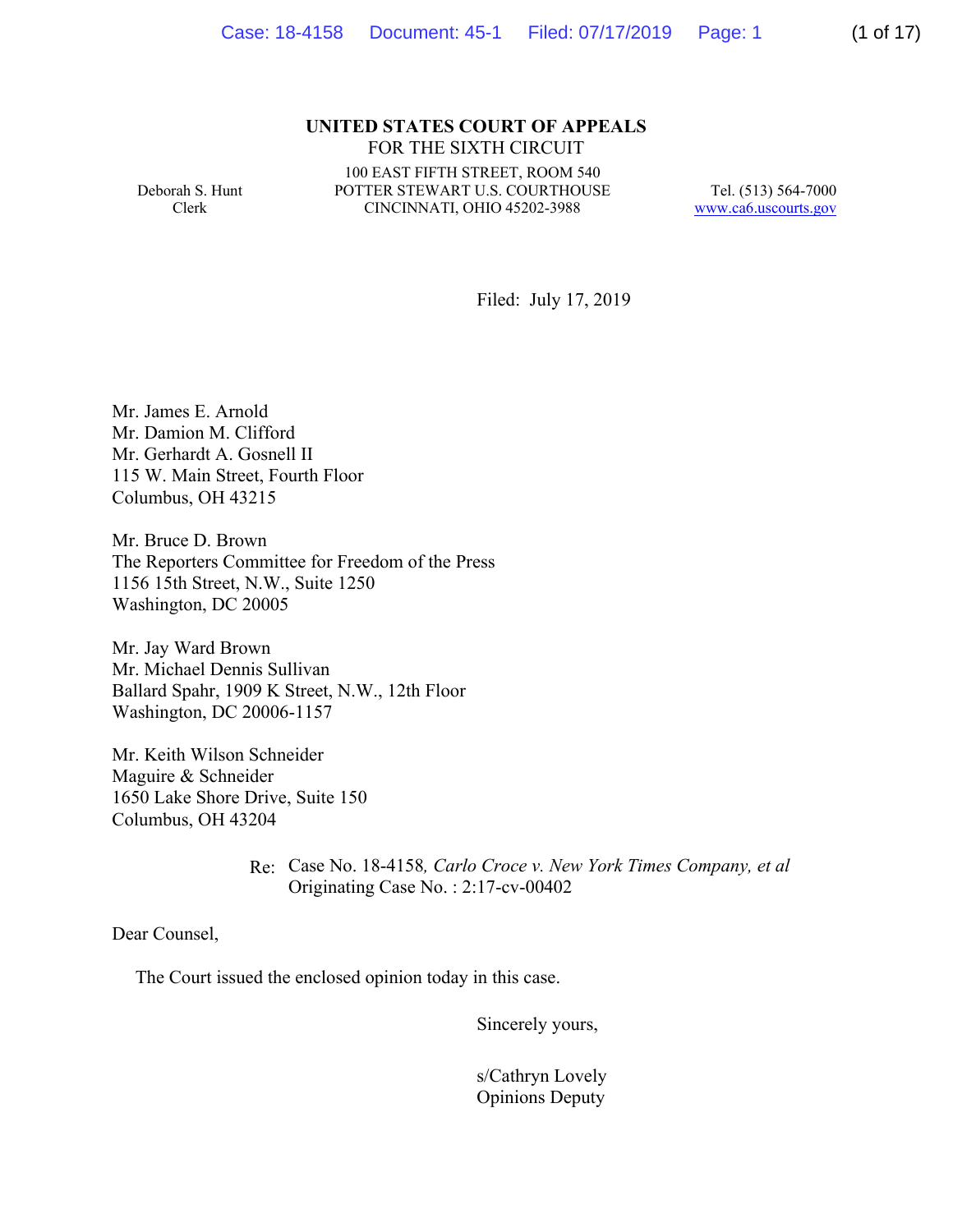cc: Mr. Richard W. Nagel

Enclosure

Mandate to issue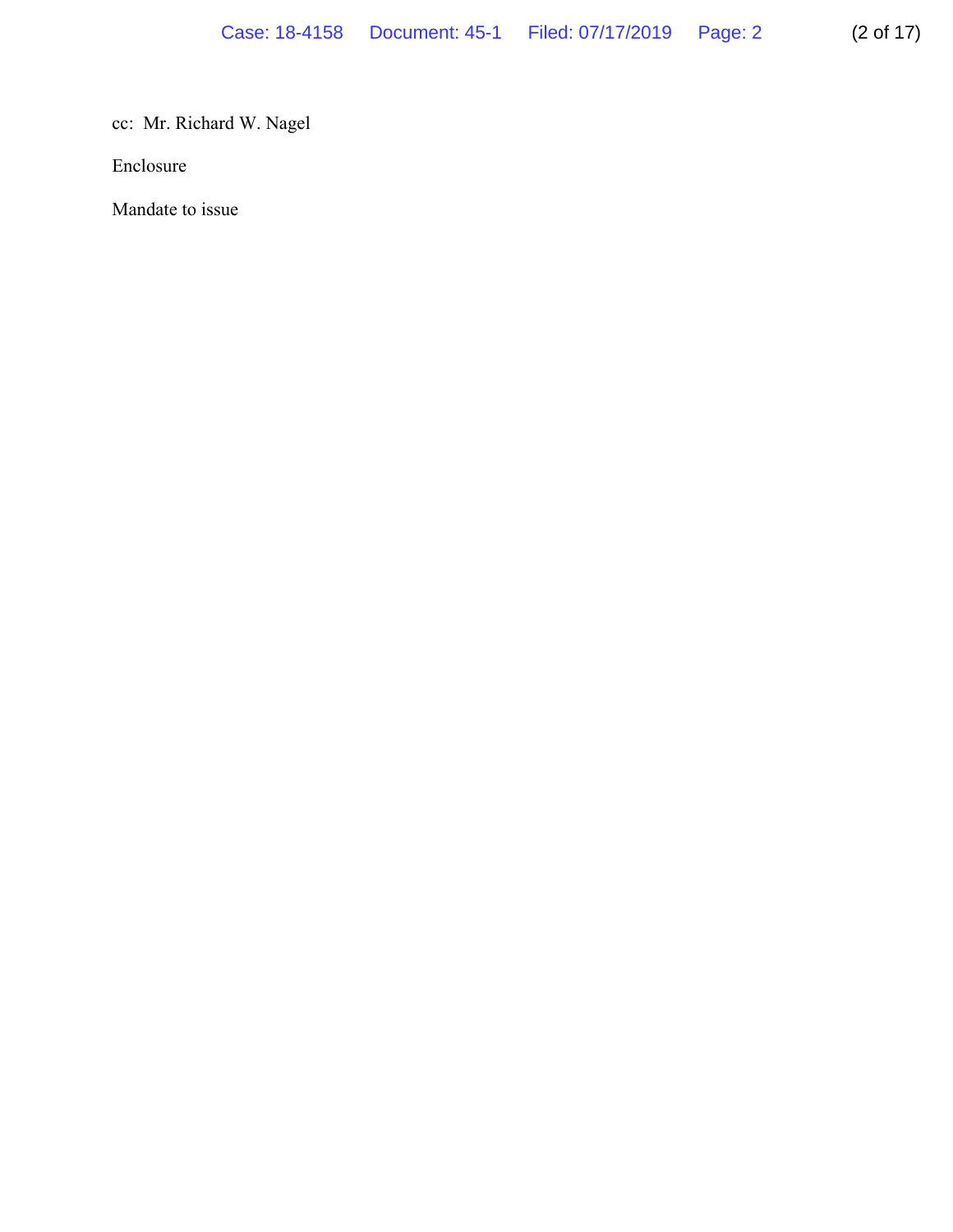RECOMMENDED FOR FULL-TEXT PUBLICATION Pursuant to Sixth Circuit I.O.P. 32.1(b)

File Name: 19a0160p.06

## **UNITED STATES COURT OF APPEALS**

#### FOR THE SIXTH CIRCUIT

┐ │ │ │ │ │ │ │ │ │ ┘

|<br>|<br>|

CARLO M. CROCE,

*Plaintiff-Appellant*,

No. 18-4158

*v*.

THE NEW YORK TIMES COMPANY; JAMES GLANZ; AGUSTIN ARMENDARIZ; ARTHUR OCHS SULZBERGER, JR.; DEAN BAQUET,

*Defendants-Appellees*.

Appeal from the United States District Court for the Southern District of Ohio at Columbus. No. 2:17-cv-00402—James L. Graham, District Judge.

Argued: June 20, 2019

Decided and Filed: July 17, 2019

Before: MOORE, COOK, and NALBANDIAN, Circuit Judges.

## **COUNSEL**

\_\_\_\_\_\_\_\_\_\_\_\_\_\_\_\_\_

**ARGUED:** Gerhardt A. Gosnell, II, JAMES E. ARNOLD & ASSOCIATES, LPA, Columbus, Ohio, for Appellant. Jay Ward Brown, BALLARD SPAHR LLP, Washington, D.C., for Appellees. **ON BRIEF:** Gerhardt A. Gosnell, II, James E. Arnold, Damion M. Clifford, JAMES E. ARNOLD & ASSOCIATES, LPA, Columbus, Ohio, for Appellant. Jay Ward Brown, Michael D. Sullivan, BALLARD SPAHR LLP, Washington, D.C., Keith W. Schneider, MAGUIRE & SCHNEIDER, Columbus, Ohio, for Appellees. Bruce D. Brown, THE REPORTERS COMMITTEE FOR FREEDOM OF THE PRESS, Washington, D.C., for Amici Curiae.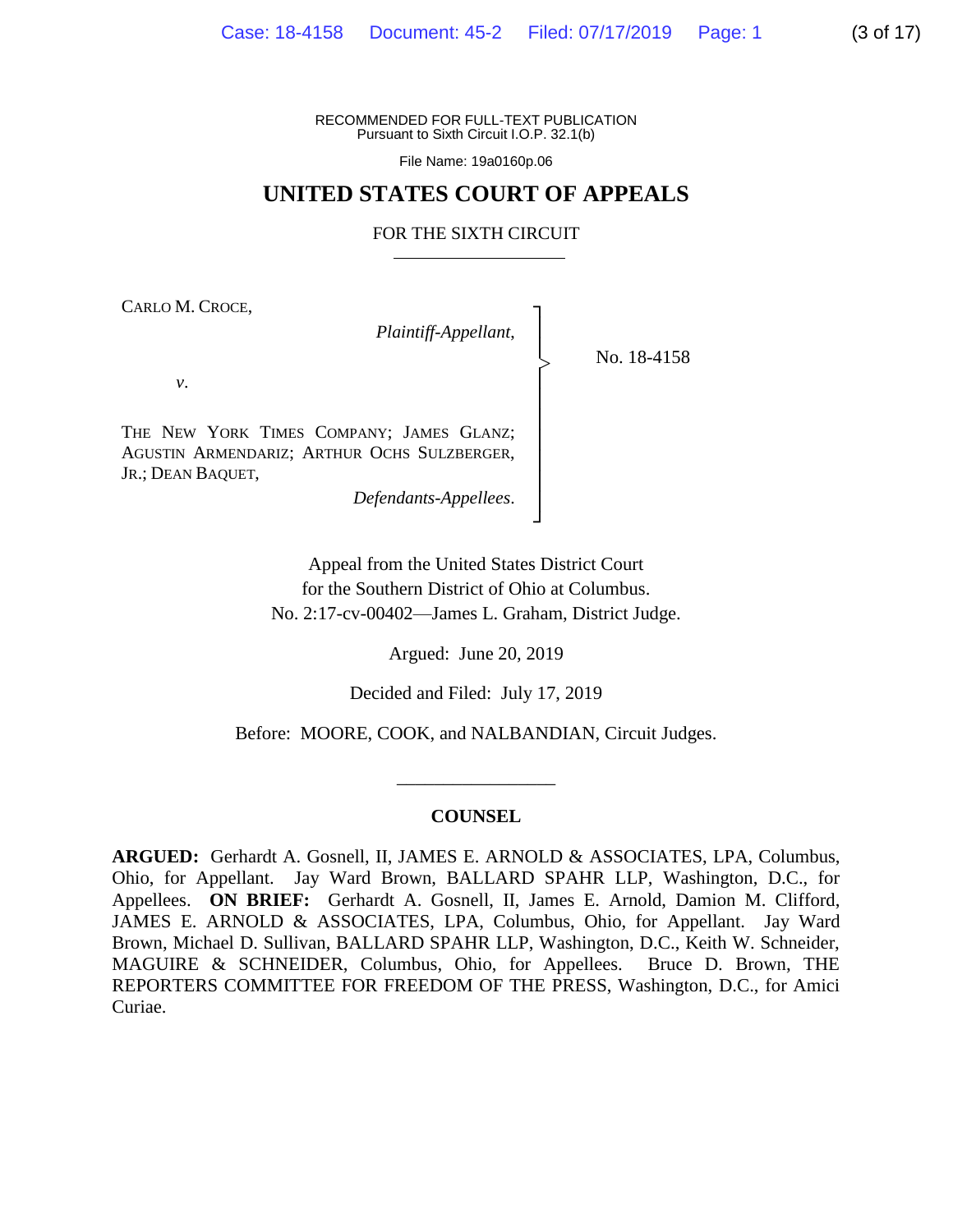## **OPINION** \_\_\_\_\_\_\_\_\_\_\_\_\_\_\_\_\_

\_\_\_\_\_\_\_\_\_\_\_\_\_\_\_\_\_

KAREN NELSON MOORE, Circuit Judge. Some say there's no such thing as bad publicity, but Dr. Carlo Croce did not share this sentiment after the New York Times published an article that included allegations against him. The article also questioned Ohio State University's ability to investigate properly these allegations because of a supposed conflict of interest. Dr. Croce is a prolific cancer researcher at OSU, but some critics have made allegations against him. The article at issue may be unflattering, but the question is whether it is defamatory. In a thorough opinion, the district court thought not. We agree. The article is a standard piece of investigative journalism that presents newsworthy allegations made by others, with appropriate qualifying language. For the reasons that follow, we **AFFIRM**.

#### **I. BACKGROUND**

Dr. Carlo Croce is a professor and the Chair of Human Cancer Genetics at The Ohio State University. Over the course of his forty-five-year career as a cancer researcher, Dr. Croce has published over 650 papers. R. 32 (Am. Compl. at  $\P$  31–32) (Page ID #608). Of these hundreds of papers, twelve have been subject to corrections and two more have been withdrawn with Dr. Croce's consent. *See id.*  $\P$  35–39 (Page ID #609–11). (A few of these corrections and one withdrawal occurred *after* the publication of the New York Times's article.) Dr. Croce's research has earned him numerous awards. *See* R. 32-2 (Croce Resp. Ex. B) (Page ID #704–06).

The story behind the article in question begins on September 14, 2016, when Dr. Croce received an email from New York Times reporter James Glanz. After this exchange, Dr. Croce agreed to speak with Glanz about "promising anti-cancer results" that Glanz was purportedly reporting on. R. 32 (Am. Compl. at ¶ 43) (Page ID #611). After the meeting, Glanz said that he would be in touch with Dr. Croce.

On November 1, 2016, Glanz followed up, but the tone of the communications changed. Glanz emailed Dr. Croce as "a courtesy to let [Dr. Croce] know that the scope of [the New York Times's] reporting has broadened, and [Glanz had] made a few records requests at OSU and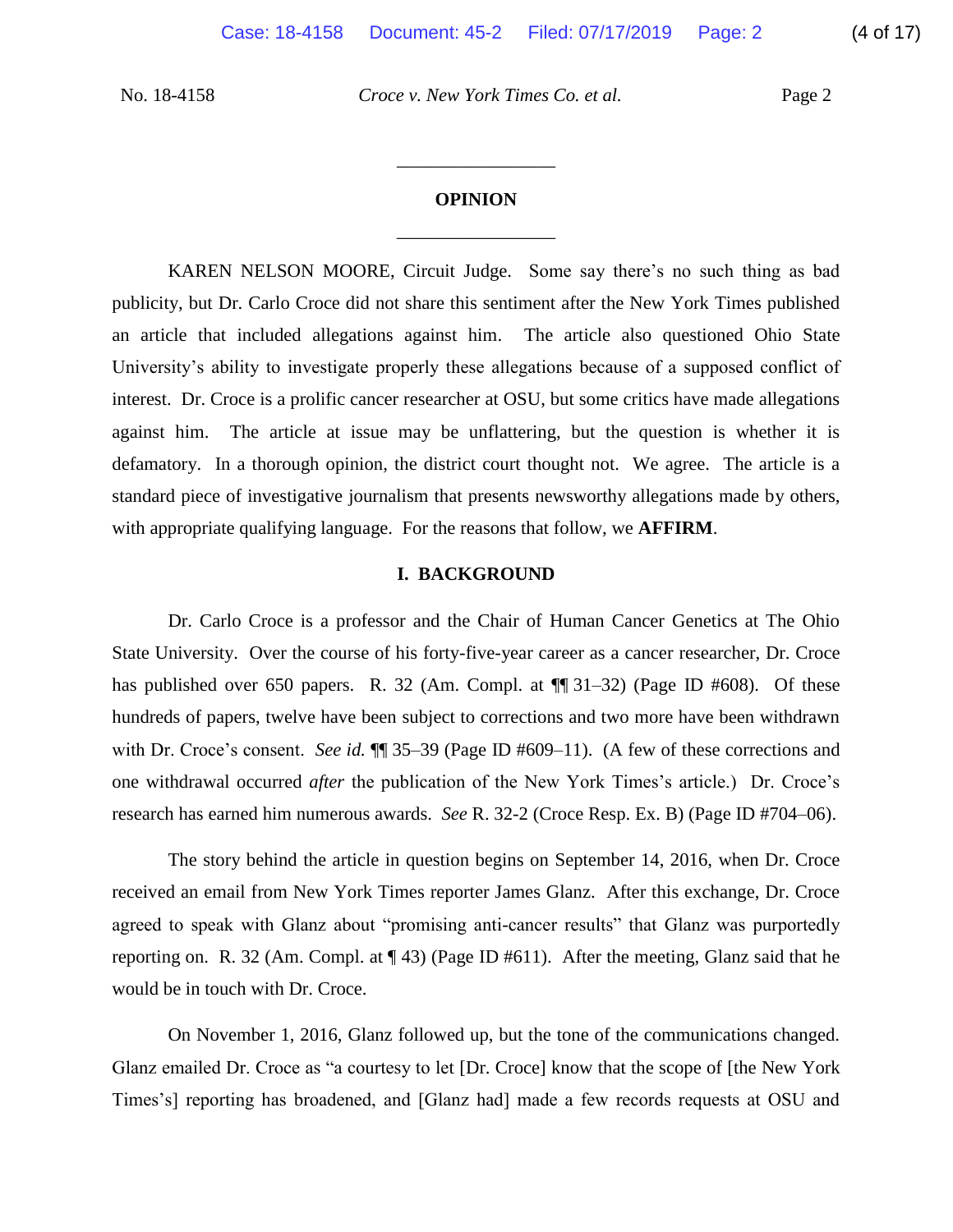other institutions." *Id.* at ¶ 49 (Page ID #613). About three weeks later, "Glanz sent a letter on New York Times letterhead to OSU and to Dr. Croce stating that Glanz had questions he wanted to 'put urgently' to Dr. Croce and OSU 'as part of an article' Glanz was preparing." *Id.* at ¶ 50 (Page ID #613); *see also* R. 32-1 (Glanz Letter). The letter (which was at issue in the district court but is not challenged on appeal) contained some loaded and pointed questions, many of which followed allegations made by others against Dr. Croce. *See* R. 32-1 (Glanz Letter).

The letter prompted Dr. Croce to retain counsel. On January 25, 2017, Dr. Croce, through his retained counsel, responded to the letter. The response denied the allegations, stating that "[m]any of the statements in [Glanz's] letter are false and defamatory." R. 32-2 (Croce Resp. at 1) (Page ID #684). On March 2, 2017, Glanz sent another email that contained "additional 'misconduct allegations.'" R. 32 (Am Compl. at ¶ 74) (Page ID #620). Dr. Croce's counsel responded to Glanz the next day and again denied each allegation. *Id.* at ¶ 74 (Page ID #620–21). No further communication occurred between the two sides.

Ultimately, the article was not about "promising anti-cancer" research. Instead, on March 8, 2017, the New York Times published an article on its website (and social media) with the title, "Years of Ethics Charges, but Star Cancer Researcher Gets a Pass"; and subtitle text, "Dr. Carlo Croce was repeatedly cleared by Ohio State University, which reaped millions from his grants. Now, he faces new whistle-blower accusations." R. 32-3 (Article at 1) (Page ID #707). Agustin Armendariz, another reporter, is listed as a coauthor with Glanz in the byline. When the New York Times posted the article on Twitter and Facebook, the tagline read: "A star cancer researcher accused of fraud was repeatedly cleared by Ohio State, which reaped millions from his grants." R. 32 (Am. Compl. at ¶ 77) (Page ID #621). Then the next day, March 9, 2017, the article appeared on the front page and above the fold in the printed edition, under the headline, "Years of Questions but Researcher Gets a Pass." *Id.* at ¶ 78 (Page ID #621). The article detailed various allegations against and criticisms of Dr. Croce—all casting him in an unfavorable light.

After the New York Times published the article online, it apparently reached the top of the New York Times's "'Most Popular' articles" list and attracted 444 comments from online readers. R. 32 (Am. Compl. at ¶ 80) (Page ID #622). Many of these internet commenters had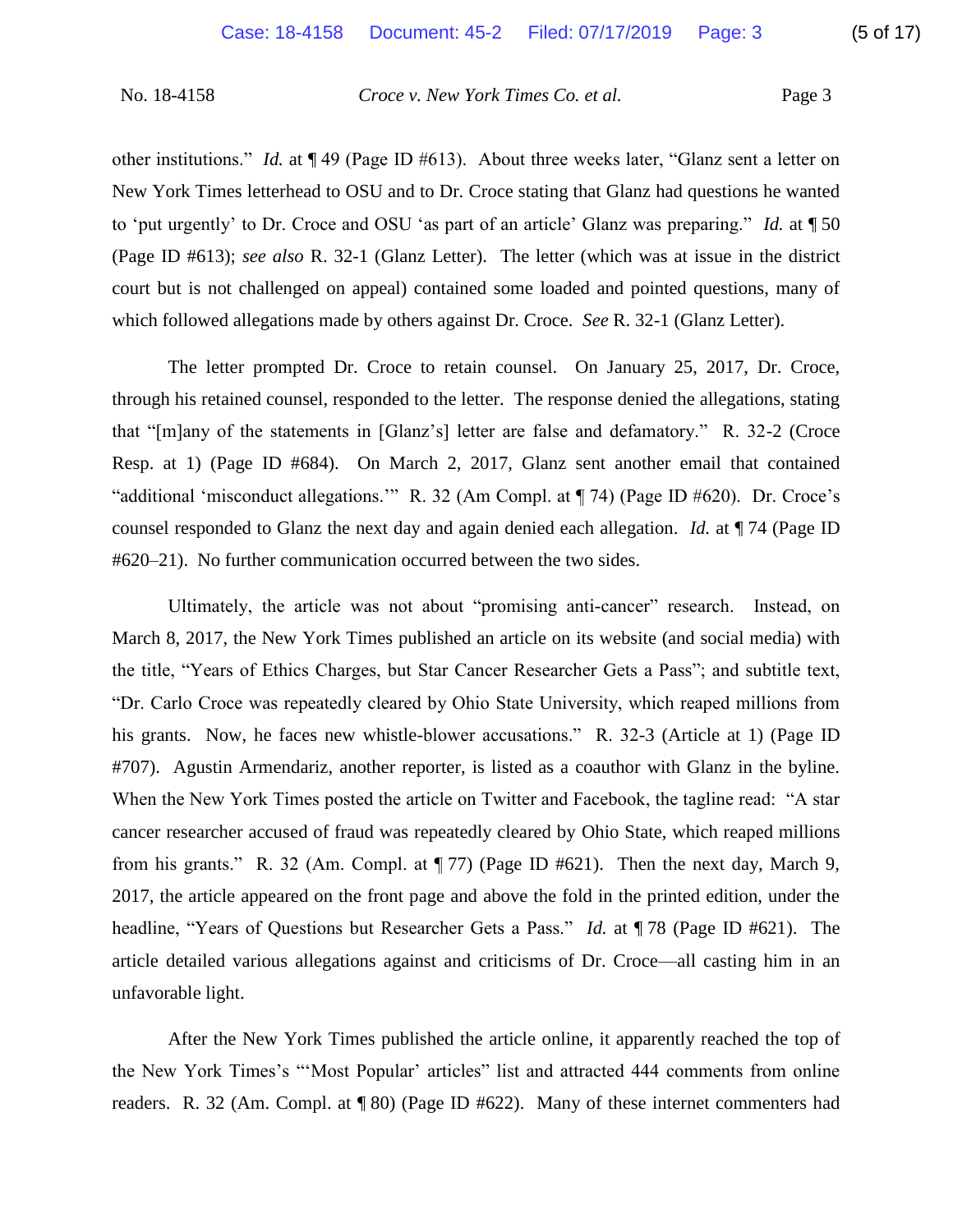harsh words for Dr. Croce. *See generally id.* at  $\P$  93 (Page ID #625–28). In addition to detailing the negative allegations and criticisms of Dr. Croce, the article also reads: "Despite the lashing criticisms of his work, Dr. Croce has never been penalized for misconduct, either by federal oversight agencies or by Ohio State, which has cleared him in at least five cases involving his work or the grant money he receives." R. 32-3 (Article at 2) (Page ID #708); *see also id.* at 3 (Page ID #709) (stating that Dr. Croce "denied any wrongdoing . . . ."); *id.* at 8 (Page ID #714) ("Dr. Croce was cleared in [two cases outlined in the article]. But that was just the beginning.").

Needless to say, Dr. Croce was not pleased with the article or the internet comments. So he sued. Dr. Croce brought defamation, false-light, and intentional-infliction-of-emotionaldistress claims against the New York Times, Glanz, Armendariz, Arthur Ochs Sulzberger, Jr. (publisher of the New York Times), and Dean Baquet (executive editor of the New York Times) ("Defendants"). *See* R. 32 (Am. Compl. at 69–78) (Page ID #668–77). The Defendants filed a motion to dismiss, which the district court largely granted, except for one statement in the Glanz Letter. *See Croce v. New York Times Co.*, 345 F. Supp. 3d 961, 995 (S.D. Ohio 2018); R. 32-1 (Glanz Letter) (Page ID #682). Dr. Croce stipulated to dismissing this remaining claim with prejudice, thus allowing a clear path to appeal the district court's ruling. *See* R. 56 (Stipulated Order) (Page ID #1082).

### **II. STANDARD OF REVIEW**

"We review de novo ... the district court's grant of a Rule  $12(b)(6)$  motion to dismiss . . . ." *Seaton v. TripAdvisor LLC*, 728 F.3d 592, 596 (6th Cir. 2013). Although a court must view all facts in the light most favorable to the plaintiff at this stage, the article also speaks for itself. Consequently, "if a factual assertion in the pleadings is inconsistent with a document attached for support," a court is not bound to accept as true the plaintiff's factual allegation. *See Williams v. CitiMortgage, Inc.*, 498 F. App'x 532, 536 (6th Cir. 2012) (collecting cases).

Because we are sitting in diversity, we apply the law of the forum state. *Himmel v. Ford Motor Co.*, 342 F.3d 593, 598 (6th Cir. 2003). Ohio law governs this case, and we must apply the State's law as announced by its highest court. *Bank of New York v. Janowick*, 470 F.3d 264, 272 (6th Cir. 2006). If the Ohio Supreme Court has not provided guidance on the issue at hand,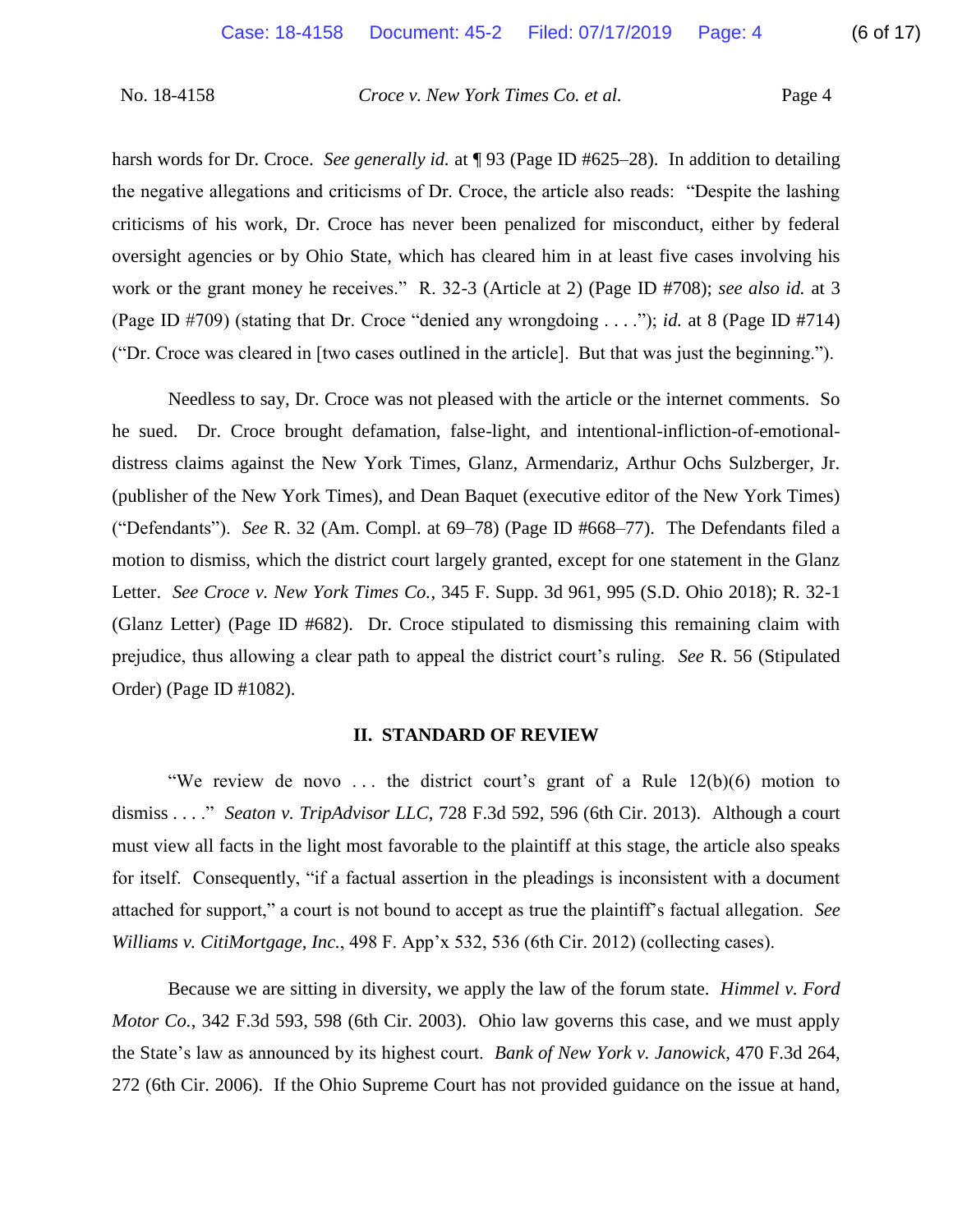we may consider the decisions of the State's courts of appeals, relevant dicta from the Ohio Supreme Court, as well as other sources such as "restatements of law, law-review commentaries, and the rules adopted by other jurisdictions." *Mazur v. Young*, 507 F.3d 1013, 1016–17 (6th Cir. 2007).

### **III. DEFAMATION CLAIMS**

Under Ohio law, "defamation occurs when a publication contains a false statement made with some degree of fault, reflecting injuriously on a person's reputation, or exposing a person to public hatred, contempt, ridicule, shame or disgrace, or affecting a person adversely in his or her trade, business or profession." *Am. Chem. Soc'y v. Leadscope, Inc.* ("*ACS*"), 978 N.E.2d 832, 852 (Ohio 2012) (internal quotation marks omitted). To state a claim of defamation,

the plaintiff must show (1) that a false statement of fact was made, (2) that the statement was defamatory, (3) that the statement was published, (4) that the plaintiff suffered injury as a proximate result of the publication, and (5) that the defendant acted with the requisite degree of fault in publishing the statement.

*Id.* (citation omitted). The second element is at the heart of this dispute. A court must "decide as a matter of law whether certain statements alleged to be defamatory are actionable or not." *Yeager v. Local Union 20, Int'l Bhd. of Teamsters*, 453 N.E.2d 666, 669 (Ohio 1983), *abrogated on other grounds by Welling v. Weinfeld*, 866 N.E.2d 1051 (Ohio 2007).

The Ohio Supreme Court has stated that when a court is deciding "whether a statement is defamatory as a matter of law, a court must review the totality of the circumstances and ... read[] the statement in the context of the entire publication to determine whether a reasonable reader would interpret it as defamatory." *See ACS*, 978 N.E.2d at 853 (alterations from original incorporated) (internal quotation marks omitted); *McKimm v. Ohio Elections Comm'n*, 729 N.E.2d 364, 371–72 (Ohio 2000) (holding that a reasonable reader would view a particular political cartoon and its accompanying text as a false factual assertion). Thus, Ohio has adopted a "reasonable reader" standard. If a reasonable reader, reading a statement in the context of the entire publication, would interpret the statement as defamatory, then the plaintiff has an actionable claim.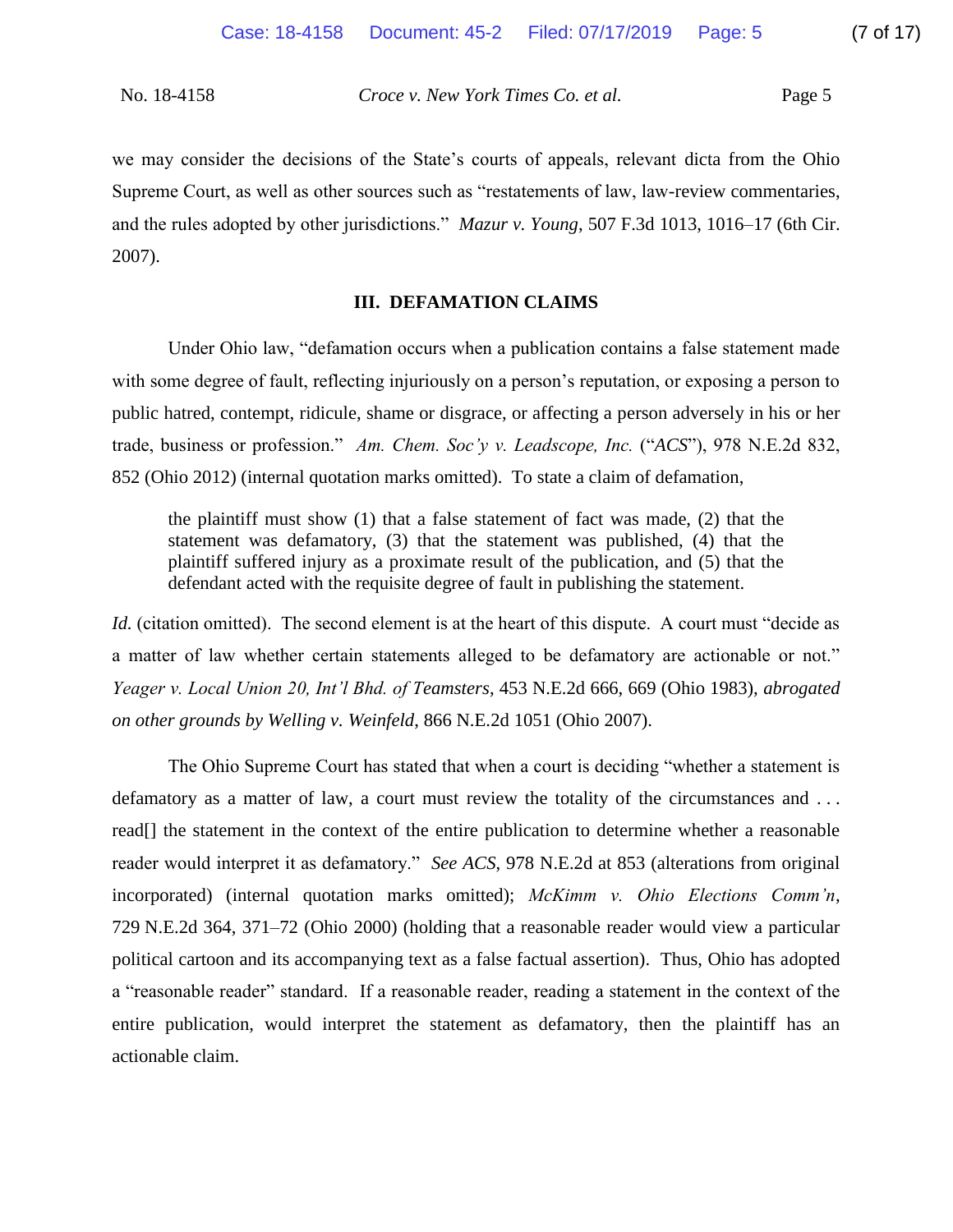Before turning to the crux of this case, it is worth clarifying the scope of this appeal. In his briefs, Dr. Croce challenges only certain statements in the article, specifically what the parties label as Statements 1–5 and 10–14, as well as Statement 15 (which is the article as a whole). The Defendants, picking up on Dr. Croce's lack of reference to various issues in his opening brief, argue that these statements alone are at issue. *See* Appellees Br. at 7–9. Dr. Croce implicitly concedes that the scope of this appeal is limited to those statements by failing to respond to this argument in his reply brief. Accordingly, we focus our attention on the statements the parties argue about in their briefs. At any rate, as we will explain, Ohio law requires reading each statement in the context of the article as a whole, and we have therefore considered the statements in that context. *See ACS*, 978 N.E.2d at 853; *Painter v. E.W. Scripps Co.*, 148 N.E.2d 503, 506 (Ohio Ct. App. 1957). Dr. Croce has also forfeited claims related to the Glanz letter and statements made by Glanz in a radio interview by failing to develop any argument on them in his briefs. *See Engler v. Arnold*, 862 F.3d 571, 577 (6th Cir. 2017).

### **A. The Article Is Not Defamatory**

 $\overline{a}$ 

Applying Ohio law, we conclude that a reasonable reader would construe the article as a standard piece of investigative journalism that presents newsworthy allegations made by others, with appropriate qualifying language.

Starting at the top, the headline is, as the district court recognized, "the closest thing to defamation in all the complained-of statements . . . ." *See Croce*, 345 F. Supp. 3d at 978. The New York Times used the phrase "Gets a Pass" in both the online and print versions of the article.**<sup>1</sup>** On one hand, the implication of this phrase could be that Dr. Croce did not get the punishment he deserved for his alleged scientific misconduct; on the other hand, the phrase could cast *the university* in a negative light because the implication might be that OSU is responsible for not pursuing a vigorous enough investigation. The latter reading is arguably bolstered by the text immediately following the title: "Dr. Carlo Croce was repeatedly cleared by Ohio State University, which reaped millions from his grants." That is, OSU is cast as a conflicted party.

<sup>&</sup>lt;sup>1</sup>The headline is Statement 1, and the similarly worded social media posts are Statement 2.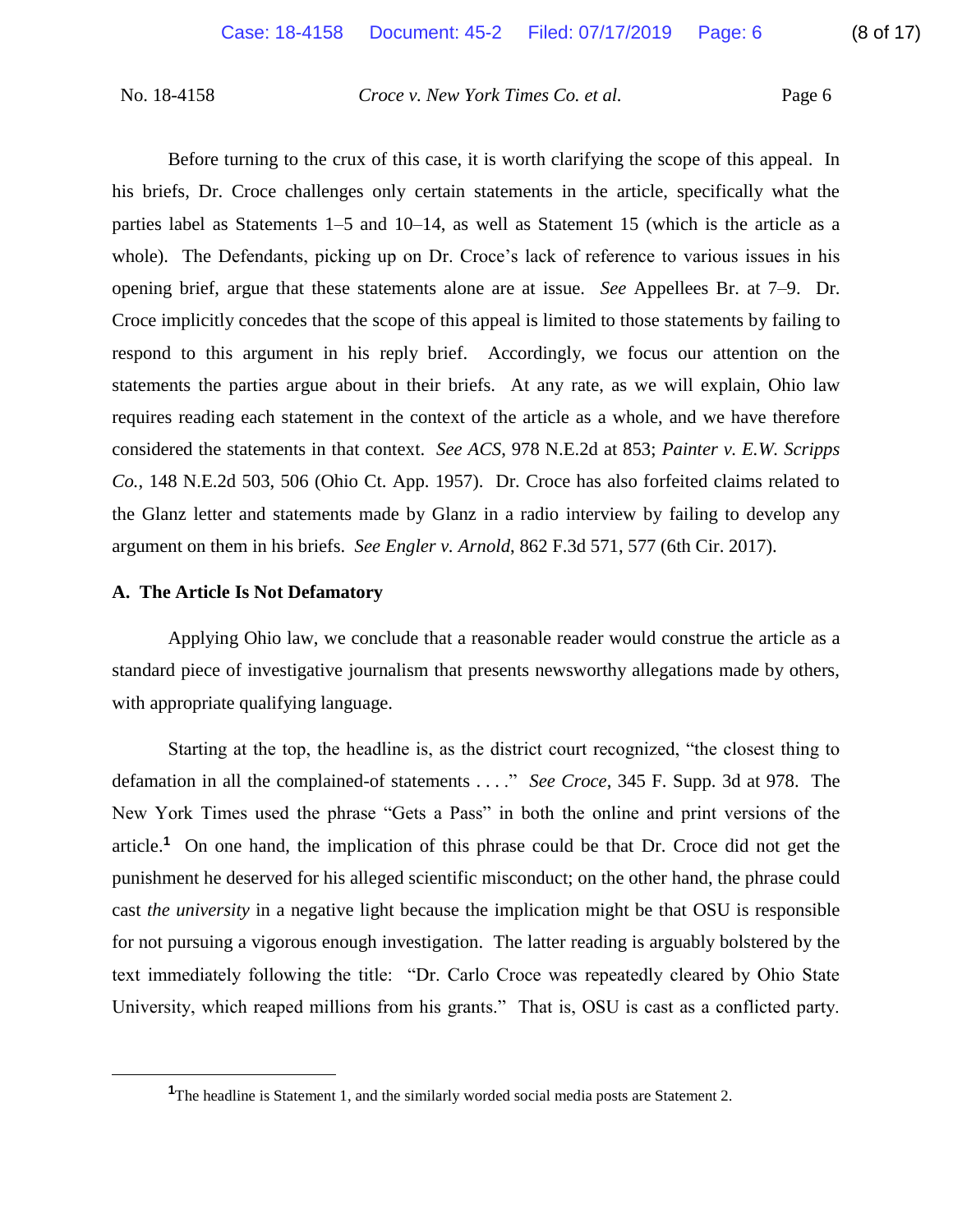$\overline{a}$ 

No. 18-4158 *Croce v. New York Times Co. et al.* Page 7

The reading for which Dr. Croce argues, however, is not entirely *un*reasonable because the headline and text below it imply that he is a questionable figure.

But the headline is not the whole story, and consequently the headline cannot be considered standing alone. *See Robb v. Lincoln Publ'g (Ohio), Inc.*, 683 N.E.2d 823, 837–38 (Ohio Ct. App. 1996); *Painter*, 148 N.E.2d at 506 ("It appears that the plaintiff has chosen to consider the headline separate and apart from the remainder of the article. This may not be done as the headline and news item to which it is attached must be construed together in determining the effect of an article claimed to be defamatory."). As the Ohio Supreme Court explained in *ACS*, "[T]he words of the publication should not be considered in isolation, but rather within the context of the entire [publication] . . . ." 978 N.E.2d at 853 (alterations in original) (quoting *Connaughton v. Harte Hanks Commc'ns, Inc.*, 842 F.2d 825, 840 (6th Cir. 1988)). Considering headlines alongside their accompanying articles, rather than in isolation, makes sense because headlines are often a "'spin' put on facts to get the attention of the reader that distorts their true meaning." *See Robb*, 683 N.E.2d at 838. Accordingly, we turn our attention to the article as a whole.

In full context, a reasonable reader would interpret the article as a standard piece of investigative journalism. To be sure, the article quotes several of Dr. Croce's critics, i.e., the article states that allegations and complaints have been lodged against Dr. Croce. (This especially applies to Statements 3, 4, 5, 11, 12, and 13 in the article.**<sup>2</sup>** ) Further, the article raises concerns about various errors in Dr. Croce's papers, as well as concerns about OSU's ability to investigate effectively allegations against him. *See, e.g.*, R. 32-3 (Article at 2) (Page ID #708)

**<sup>2</sup>**Statement 10, meanwhile, is at least substantially true and therefore not defamatory. *See Susan B. Anthony List v. Driehaus*, 779 F.3d 628, 633 (6th Cir. 2015) (citing Ohio caselaw that has explained that a statement is not a "false statement" if it is "substantially true," or "if, even though it is misleading and fails to disclose all relevant facts, the statement has some truth in it," or if it "is subject to different interpretations"). The article first mentions that "Dr. Croce said he believed that smoking was the primary cause of lung cancer; that belief, he said in his later statement, dated from 'long before' he joined the [Council for Tobacco Research]." R. 32-3 (Article at 5) (Page ID #711). Then Statement 10 reads: "Still, some of the research Dr. Croce pioneered in those years was used by the tobacco industry to fight the assertion that smoking caused cancer." *Id.* Meanwhile, in Dr. Croce's response to the Glanz letter, Dr. Croce did not dispute that his research was used in this way or that he worked with the Council for Tobacco Research; instead, he stated that he was unaware and did not approve of his research being used in that way. R. 32-2 (Croce Resp. at 15) (Page ID #698). It is difficult to see exactly how this statement is misleading, and again, the article states Dr. Croce's belief that smoking causes lung cancer.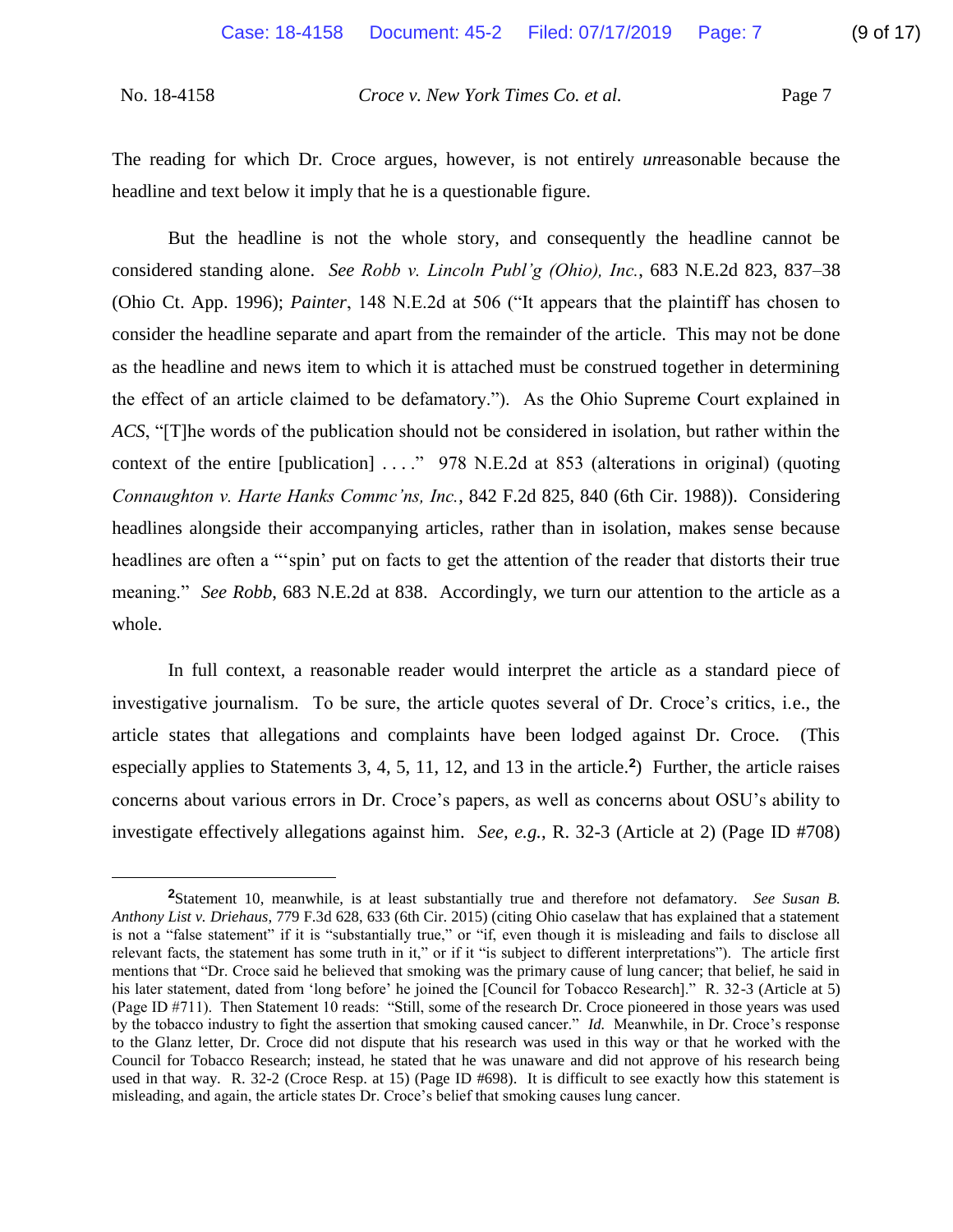("Dr. Croce's story is a case study of the complex and often countervailing forces at work as science seeks to police itself. ... [T]he primary burden for investigating and punishing misconduct falls to inherently conflicted arbiters: universities like Ohio State that stand to reap millions of dollars from the federal grants won by star researchers like Dr. Croce."). But stating that there are allegations against someone and raising these concerns does not necessarily imply guilt.

Put simply, the article does not say that Dr. Croce is guilty of any of these allegations and charges of scientific misconduct, nor does the article suggest that these allegations are true. If the article suggested that these allegations were true, or if the article did not use language that qualified the statements made by others as allegations, then the Defendants potentially could be liable for reporting third-party statements. *See Blesedell v. Chillicothe Tel. Co.*, 811 F.3d 211, 225 (6th Cir. 2016) (holding that a defamation claim was not actionable because "[defendant's] statement to [another individual] did not suggest that [the third party's] allegations were true"); *Sabino v. WOIO, L.L.C.*, 56 N.E.3d 368, 379–80 (Ohio Ct. App. 2016) (holding that a newscast was not defamatory in part because of the use of qualifying language); *Murray v. Chagrin Valley Publ'g Co.*, 25 N.E.3d 1111, 1117 (Ohio Ct. App. 2014) (holding that a statement was not defamatory because it "was published as an opinion of one of the protestors, not as an accurate fact about [plaintiff's] reputation"). In this case, the accusations are couched in terms like, "Some scientists argue," "allegations," "claims of," "criticisms," "charges," and "complaints." Although the article notes instances of corrections to Dr. Croce's articles due to, for example, errors in data, those statements are true. Dr. Croce attempts to cut and paste together the worst portions of sentences, unmooring them from their full context, in order to support his claim that the article is defamatory. In its full and proper context, however, the article reports newsworthy allegations with appropriate qualifying language.

What's more, the article is not entirely unfavorable. The article explains that Dr. Croce has never been found to have committed misconduct "either by federal oversight agencies or by Ohio State, which has cleared him in at least five cases involving his work or the grant money he receives." R. 32-3 (Article at 2) (Page ID #708); *see also id.* at 8 (Page ID #714). It mentions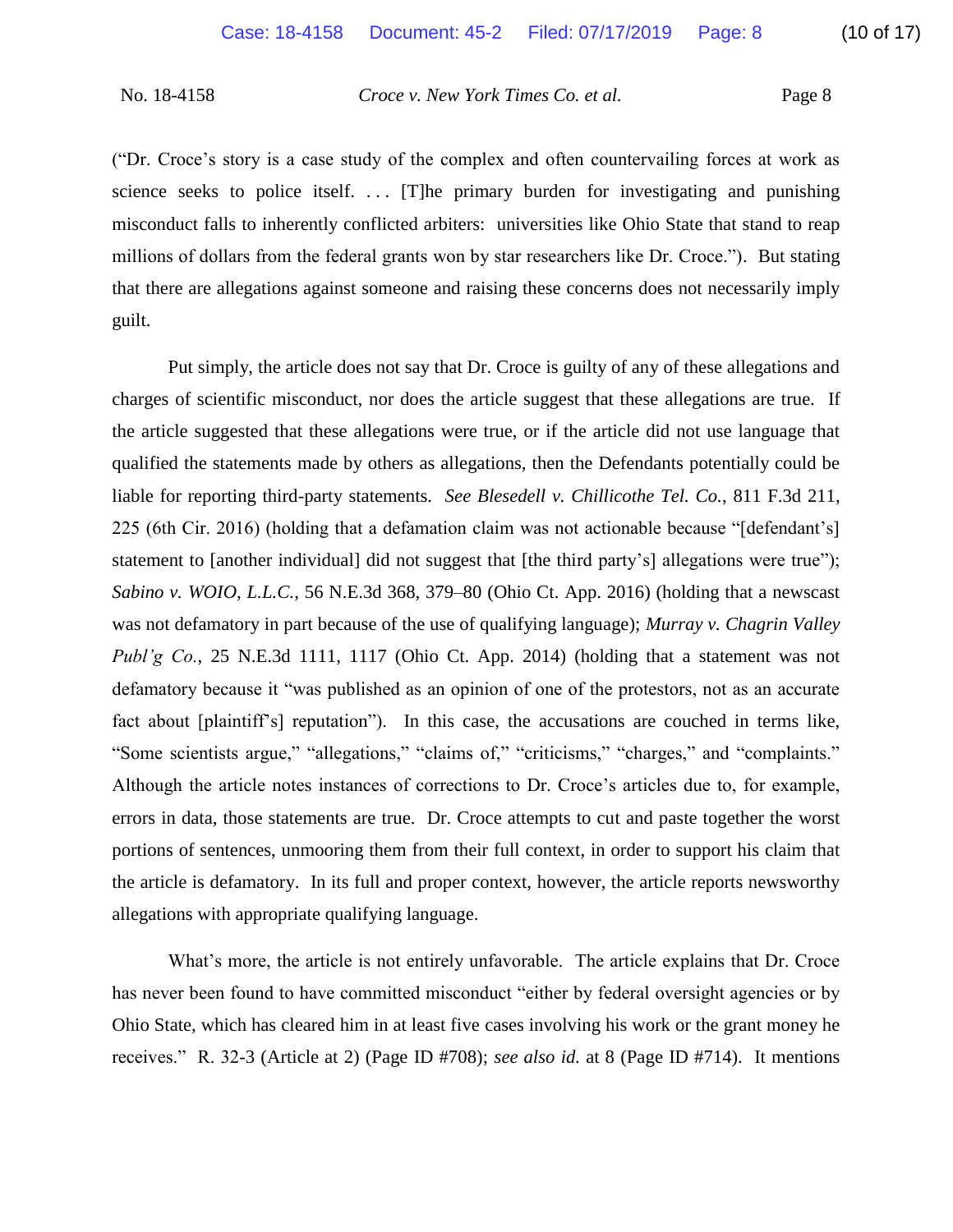| No. 18-4158 | Croce v. New York Times Co. et al. | Page 9 |
|-------------|------------------------------------|--------|
|             |                                    |        |

that Dr. Croce has denied wrongdoing. *Id.* at 3 (Page ID #709). And it quotes a Nobel Prizewinning biologist as saying:

I would say [Dr. Croce] has made some important contributions to the molecular causes of cancer. . . . I can't condone the sloppiness he has in general. But if I look historically at what [Dr. Croce] has done, if I delete [him] from the scientific community, I think the scientific community is a little less, and that isn't true of everybody who publishes papers.

*Id.* at 4 (Page ID #710). Moreover, the article gives a mixed portrayal of one of Dr. Croce's critics, "Clare Francis," who is described as a "digital vigilante[]," "both legendary and loathed," "a scientific gadfly," and as having a "high-strung style." *See id.* at 2, 8 (Page ID #708, 714).

A reasonable reader would therefore interpret the article as presenting two sides of this controversy. This article is similar to one at issue in *ACS*, in which the Ohio Supreme Court held an article not defamatory as a matter of law when "[t]he article . . . contained a balanced report of both parties' arguments and defenses." *See* 978 N.E.2d at 853–54; *see also Early v. Toledo Blade*, 720 N.E.2d 107, 122–23 (Ohio Ct. App. 1998); *cf. Sabino*, 56 N.E.3d at 379–80 (holding that a newscast was not defamatory because it used qualifying language about child-pornography charges and "[t]he newscast could be reasonably understood to report that a . . . teacher was being investigated, yes, but [the teacher] does not dispute that he was being investigated at that time"). And although "it is clear that mere publication of a denial by the defamed subject does not absolve a defendant from liability for publishing knowing or reckless falsehoods," *Connaughton*, 842 F.2d at 837–38 n.6 (internal quotation marks omitted), this article does more, as the foregoing shows.

Two remaining arguments are worth addressing, but both ultimately lack merit.

*First*, Dr. Croce pleaded that the New York Times published with actual malice. Actual malice requires showing the defendant had knowledge that the statement was false or acted with reckless disregard for the truth. *See New York Times Co. v. Sullivan*, 376 U.S. 254, 279–80 (1964). Of course, even with qualifying language, a defendant could be liable for publishing statements with actual malice. *See Connaughton*, 842 F.2d at 837–38 n.6. This issue is particularly relevant to statements by Dr. Sanders, a professor at Purdue University. Dr. Croce misleadingly asserts that Dr. Sanders has disavowed his criticisms. In actuality, Dr. Sanders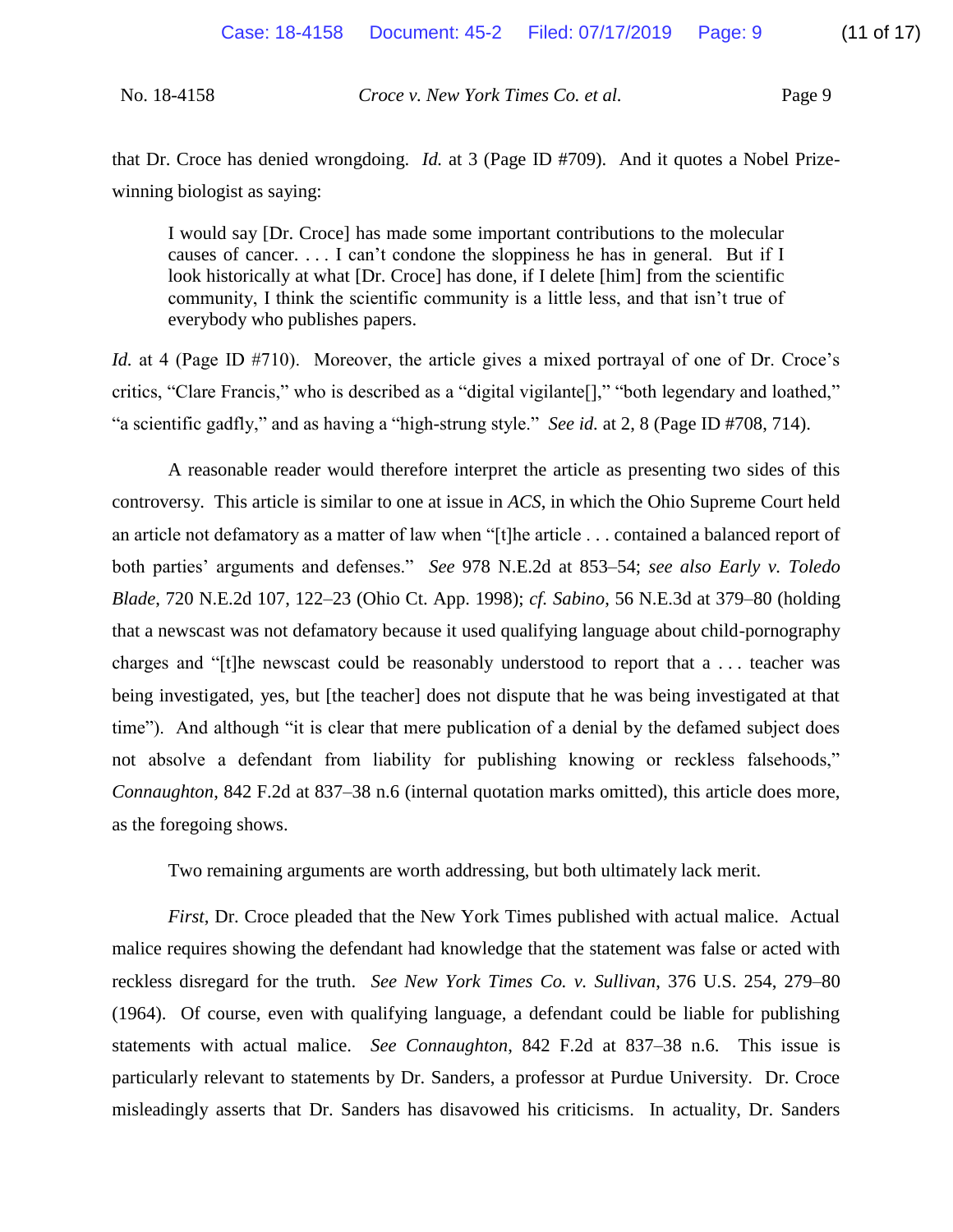does not deny that he made the statements that appear in the article, but rather, he denies that they are defamatory. *See generally Croce*, 345 F. Supp. 3d at 985–86. This argument is therefore unavailing.

*Second*, Dr. Croce points to a "companion article" that appeared on the second page of the paper's print edition, making the novel argument that this separate article endorses the accuracy of the allegations in the actual article at issue. This argument rests solely on half of the headline, "Open Records Close the Case"—specifically the "Close the Case" phrase. Assuming that a separate article on a separate page of the paper may be relevant, the second article here is predominantly about how, in Ohio, reporters can easily access certain records and how that helped Glanz and Armendariz unearth various documents. R. 32-5 (Open Records Article). As with the main article, Dr. Croce's contentions on this front do not hold up when reading the full article.

In sum, we hold that a reasonable reader would not interpret this article, considering it as a whole, to be defamatory. Even if one could quibble with this conclusion, the Defendants' arguments on the innocent-construction rule are strong. We turn to that next.

### **B. The Innocent-Construction Rule**

Dr. Croce argues that the panel must reverse if a reasonable reader *could* attribute a defamatory meaning to the article. This argument runs headlong into the innocent-construction rule. *See McKimm*, 729 N.E.2d at 372 (holding that the innocent-construction rule did not apply because the cartoon at issue was susceptible to only "*one* reasonable interpretation"—a defamatory one) (emphasis added). "According to this rule, if allegedly defamatory words are susceptible to *two meanings*, one defamatory and one innocent, the defamatory meaning should be rejected, and the innocent meaning adopted." *Yeager*, 453 N.E.2d at 669 (emphasis added).

Dr. Croce's contention that this rule is not established in Ohio is not persuasive. In *McKimm*, the Ohio Supreme Court reasoned that "[t]he innocent-construction rule does not protect [the author's] cartoon in this case. The rule protects only those statements that are *reasonably* susceptible of an innocent construction." 729 N.E.2d at 372 (citing *Yeager*, 453 N.E.2d at 669). If Ohio had not adopted this rule, then it would be odd for the State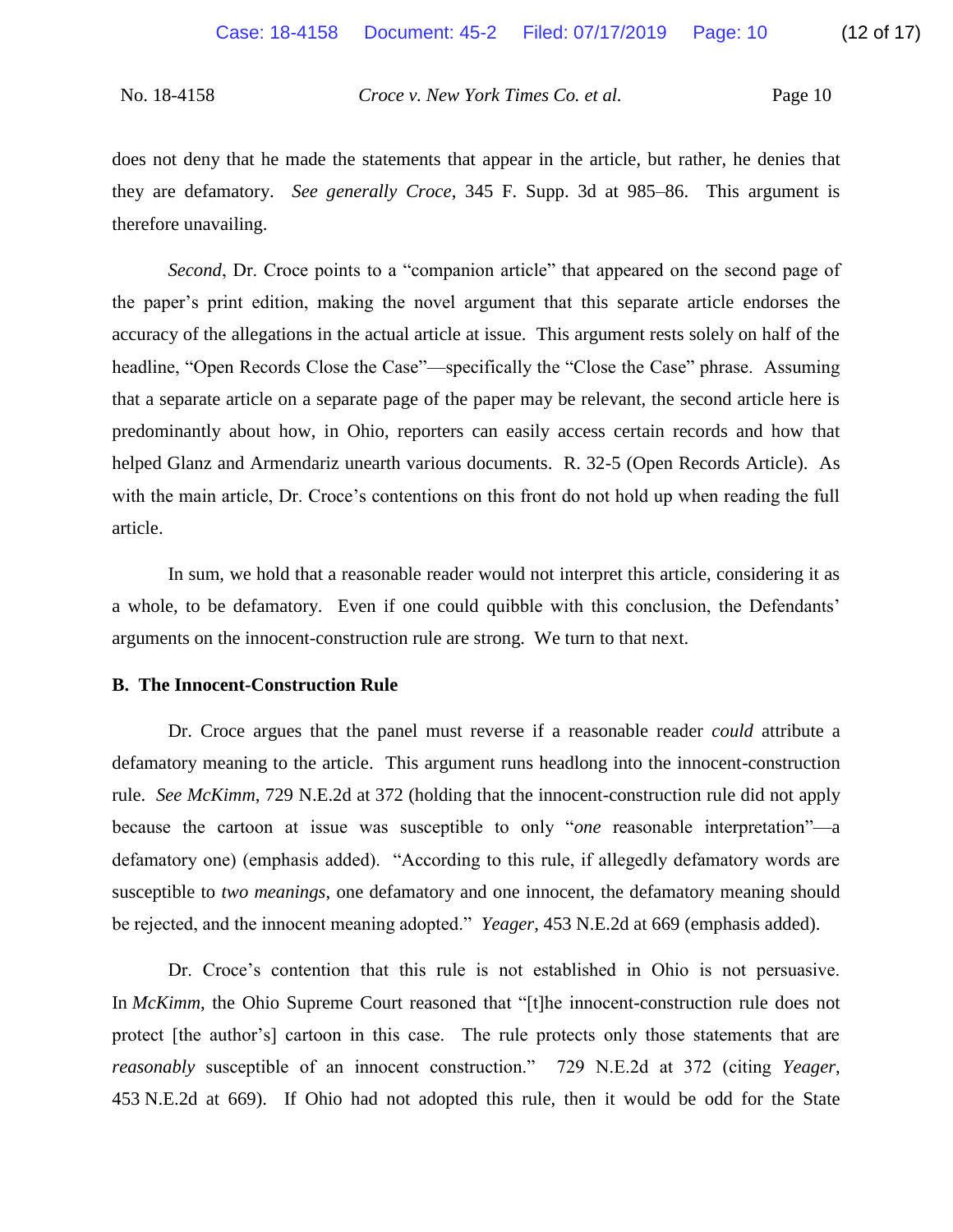$\overline{a}$ 

No. 18-4158 *Croce v. New York Times Co. et al.* Page 11

Supreme Court to recite the rule's contours and explain why it did not apply based on the facts on the case. It could have said that Ohio does not recognize the rule. *See Young v. Morning Journal*, 669 N.E.2d 1136, 1138 (Ohio 1996) ("This court has never recognized the 'neutral reportage' doctrine and we decline to do so at this time."). The State Supreme Court did not explicitly reject, decline to accept, or even cast doubt on the validity of the innocent-construction rule in either *Yeager* or *McKimm*, despite the rule's use in the state appellate courts before (and after) *McKimm*. *See Sweitzer v. Outlet Commc'ns, Inc.*, 726 N.E.2d 1084, 1091 (Ohio Ct. App. 1999) (collecting Ohio appellate court cases).**<sup>3</sup>** This court, too, has recognized that Ohio has adopted this rule. *See Boulger v. Woods*, 917 F.3d 471, 483 (6th Cir. 2019); *id.* at 485 n.2 (Nalbandian, J., concurring).

Dr. Croce's argument that the question of this rule's validity should be certified to the Ohio Supreme Court is also not persuasive. For one, "certification is disfavored when it is sought only after the district court has entered an adverse judgment." *See State Auto Prop. & Cas. Ins. Co. v. Hargis*, 785 F.3d 189, 194 (6th Cir. 2015). That is the situation here. Furthermore, as surveyed above, state law provides "a reasonably clear and principled course" to follow. *Id.* (quoting *Pennington v. State Farm Mut. Auto. Ins. Co.*, 553 F.3d 447, 450 (6th Cir. 2009)). That course leads us to apply the innocent-construction rule.

As our analysis in the prior section shows, this article and the statements in it can comfortably fall within the contours of the innocent-construction rule. Even if the meaning of the article is ambiguous or debatable, an innocent reading can surely be adopted: Yes, Dr. Croce has been the subject of criticisms and allegations, resulting in some corrections to his work, but no findings of deliberate misconduct have been made against him, he denies these allegations, and he is otherwise a successful cancer researcher.

Although a case involving a public official (and thus subject to a slightly different standard), the following passage from *Robb*, is particularly relevant here:

**<sup>3</sup>** *See also Webber v. Ohio Dep't of Pub. Safety*, 103 N.E.3d 283, 296–97 (Ohio Ct. App. 2017); *Sabino*, 56 N.E.3d at 380; *Holley v. WBNS 10TV, Inc.*, 775 N.E.2d 579, 583 (Ohio Ct. App. 2002); *Early*, 720 N.E.2d at 121–23; *Belinky v. Drake Ctr., Inc.*, 690 N.E.2d 1302, 1309 (Ohio Ct. App. 1996); *Robb*, 683 N.E.2d at 838–39.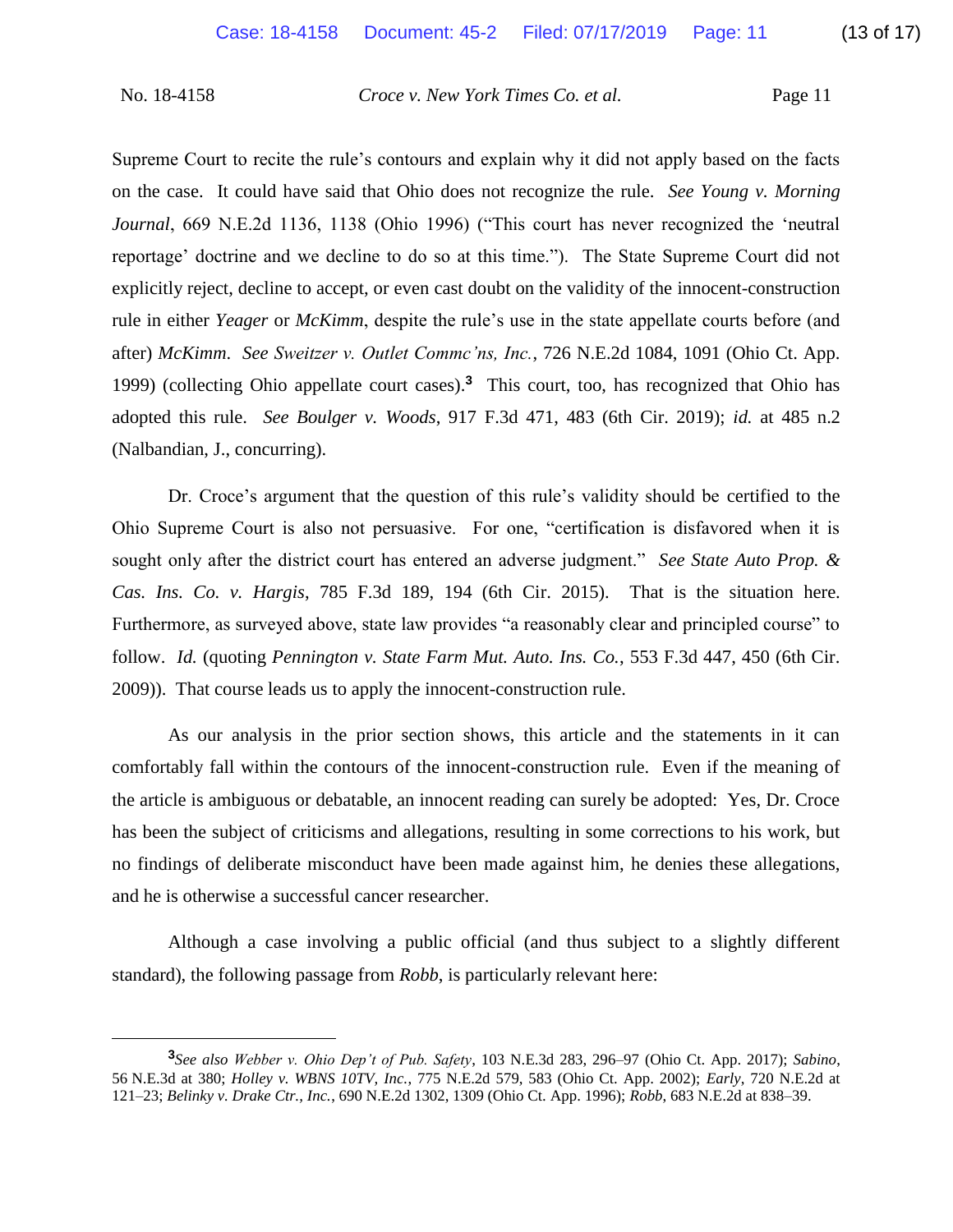The news article and (especially) its headline are examples of one of the worst excesses of contemporary journalism: a "spin" put on facts to get the attention of the reader that distorts their true meaning. To the extent that it represents that monies were missing from Robb's custody, the article is false. However, *a discerning reader may yet understand from it that Robb was cited by the auditor for failing to "collect" monies from his own accounts that he was required by law to remit to Butler County, and that is true*. The words used in the article are, therefore, reasonably subject to an innocent construction, and malicious intent is not demonstrated.

683 N.E. at 838–39 (emphasis added). Here, to the extent that the article and its headline represent that Dr. Croce has in fact been found (by OSU or the federal government) to have committed scientific misconduct, it is false. A discerning reader, however, would understand that others have lodged allegations against Dr. Croce, none of which have resulted in an actual finding of misconduct, but corrections have been issued for Dr. Croce's papers—and that is true.

We therefore conclude that Ohio has adopted the innocent-construction rule, and we hold that this article is easily susceptible to an innocent construction.

### **C. Statement 14 Is Substantially True**

Statement 14 is singled out as a separate issue in the parties' briefing, and the question is whether the statement is substantially true. It reads:

As a result of complaints by Dr. Sanders and others, journals have been posting notices of problems with Dr. Croce's papers at a quickening pace. From just a handful of notices before 2013 – known as corrections, retractions and editors' notices – the number has ballooned to at least 20, with at least three more on the way, according to journal editors. Many of the notices involve the improper manipulation of a humble but universal lab technique called western blotting, which measures gene function in a cell and often indicates whether an experiment has succeeded or failed.

R. 32-3 (Article at 2) (Page ID #708). This statement follows a string of paragraphs that outline allegations made against Dr. Croce, including by Dr. Sanders. Dr. Sanders "has made claims of falsified data and plagiarism directly to scientific journals where more than 20 of Dr. Croce's papers have been published." *Id.* at 1 (Page ID #707). "'It's a reckless disregard for the truth,' Dr. Sanders said in an interview." *Id.* at 2 (Page ID #708).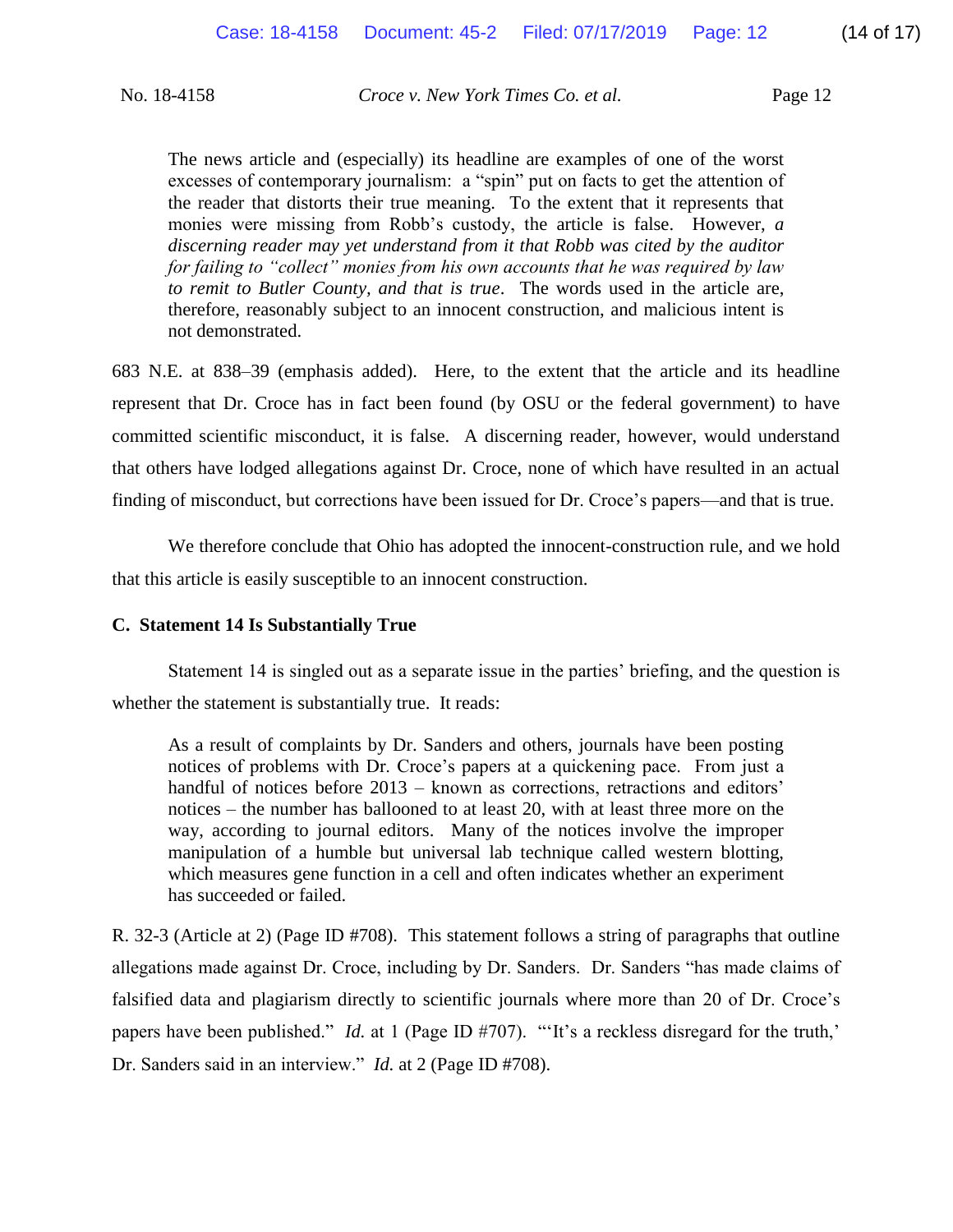We have explained previously that, in Ohio, "[a] statement is not a 'false statement' if, even though it is misleading and fails to disclose all relevant facts, the statement has some truth in it. Moreover, a statement that is subject to different interpretations is not 'false.'" *Susan B. Anthony List v. Driehaus*, 779 F.3d 628, 633 (6th Cir. 2015) (citation omitted). Accordingly, if "the 'gist' or 'sting' of the statement is substantially true," then the statement is not defamatory, *id.* (citation omitted), even if "[m]inor inaccuracies" exist, *see Masson v. New Yorker Magazine, Inc.*, 501 U.S. 496, 517 (1991). "Put another way, the statement is not considered false unless it would have a different effect on the mind of the reader from that which the pleaded truth would have produced." *Id.* (internal quotation marks omitted).

This is a "low threshold," *Driehaus*, 779 F.3d at 633, and the article clears it. The "gist" of this statement is true, and the purported inaccuracies, if any, are minor. To the extent that Dr. Croce disputes the number, any disparity is minor and would not change the effect on the reader. By Dr. Croce's own admission, at least twelve of his papers have been subject to a correction for one reason or another, and two papers have been withdrawn (with his consent). *See* R. 32 (Am. Compl. at ¶¶ 36–39) (Page ID #609–11). Others have in fact complained about Dr. Croce's work, and again his work has been subject to corrections for data that are incorrect or duplicated—in other words, people lodged complaints and then corrections were made. The article does not state that Dr. Croce intentionally falsified data or committed fraud. To the extent that this statement might possibly be interpreted that way, this statement, like the rest of the article, comfortably fits within the innocent-construction rule.

### **IV. REMAINING CLAIMS**

Dr. Croce's remaining false-light and intentional-infliction-of-emotional-distress claims can be disposed of quickly because their success rests on the defamation claims. On appeal, he simply argues that "[b]ecause the District Court erred in dismissing [the] defamation claims, the District Court equally erred in dismissing his false light and intentional infliction of emotional distress claims." *See* Appellant Br. at 54. The defamation claims fail, and no arguments remain to support the false-light and intentional-infliction-of-emotional-distress claims. Thus, we affirm the district court's dismissal of these claims as well.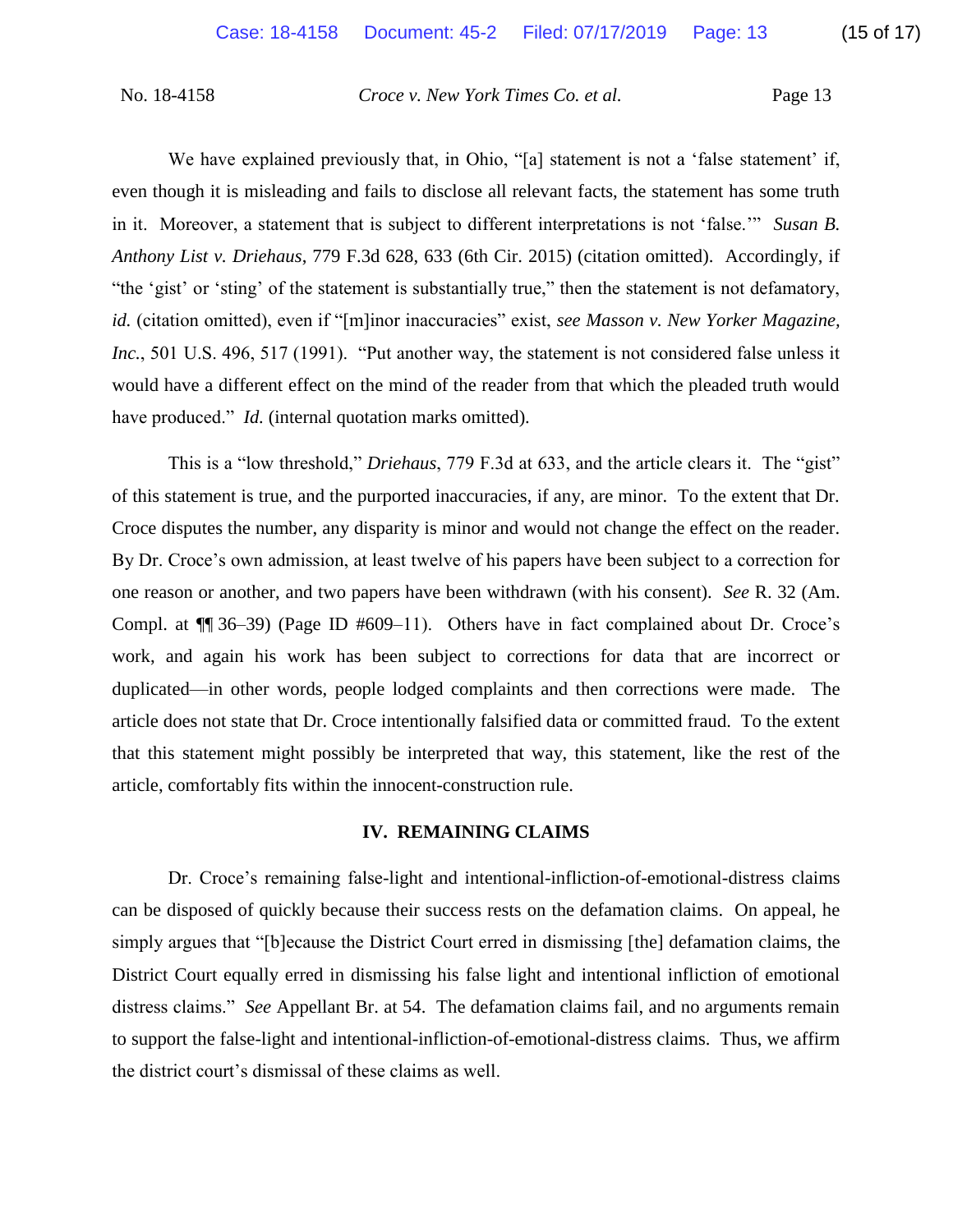## **V. CONCLUSION**

For these reasons, we **AFFIRM** the district court.